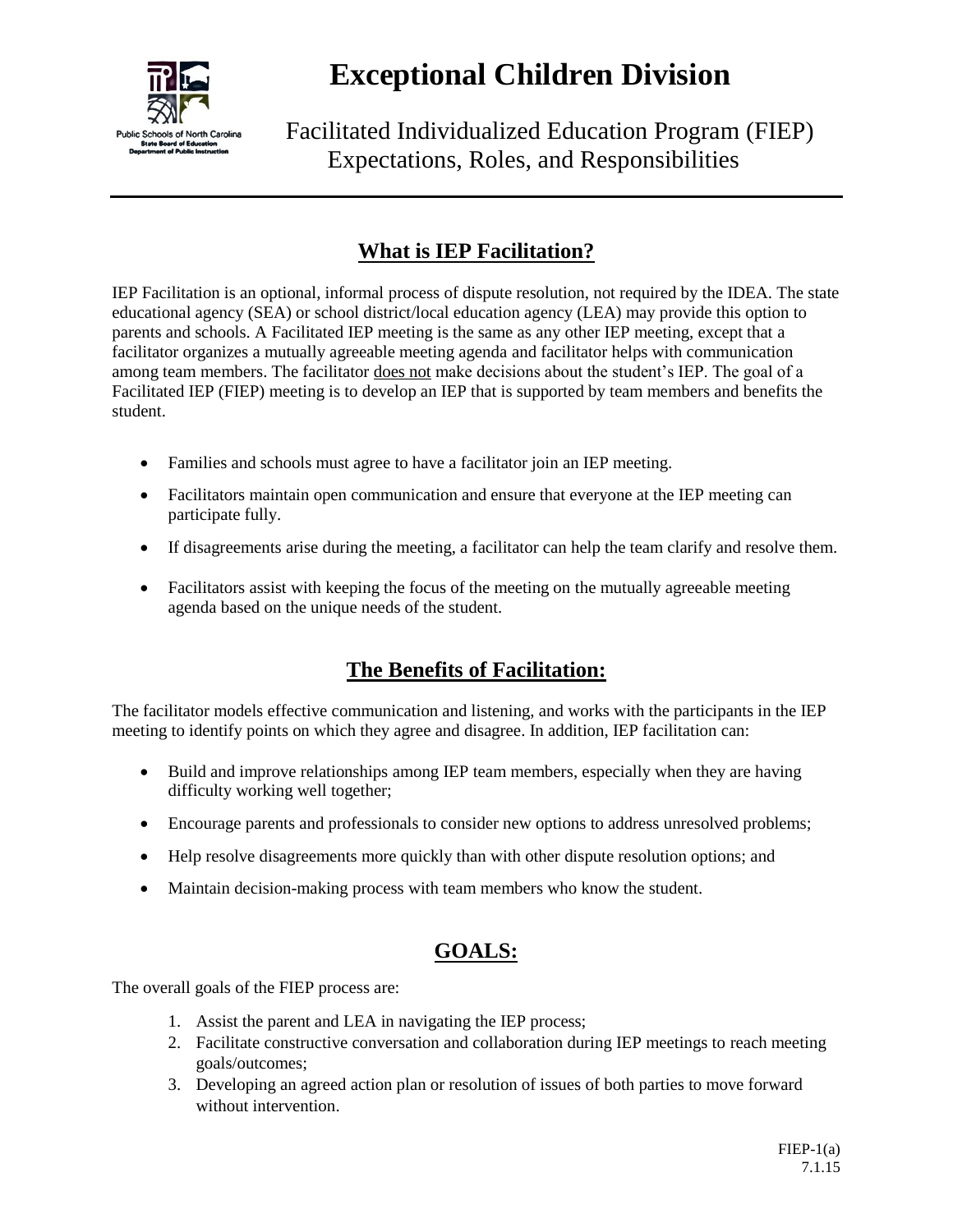

## **Exceptional Children Division**

Facilitated Individualized Education Program (FIEP) Expectations, Roles, and Responsibilities

#### **EXPECTATIONS:**

When engaged in the Facilitated IEP process, all participants agree to the following expectations before and during the FIEP process:

- 1. Willingness to engage in a courteous, respectful manner;
- 2. Willingness to be an active listener and participant;
- 3. Willingness to engage in constructive problem-solving based on the student's unique needs; and
- 4. Willingness to follow-through on agreed upon action steps that may be developed from the FIEP process.